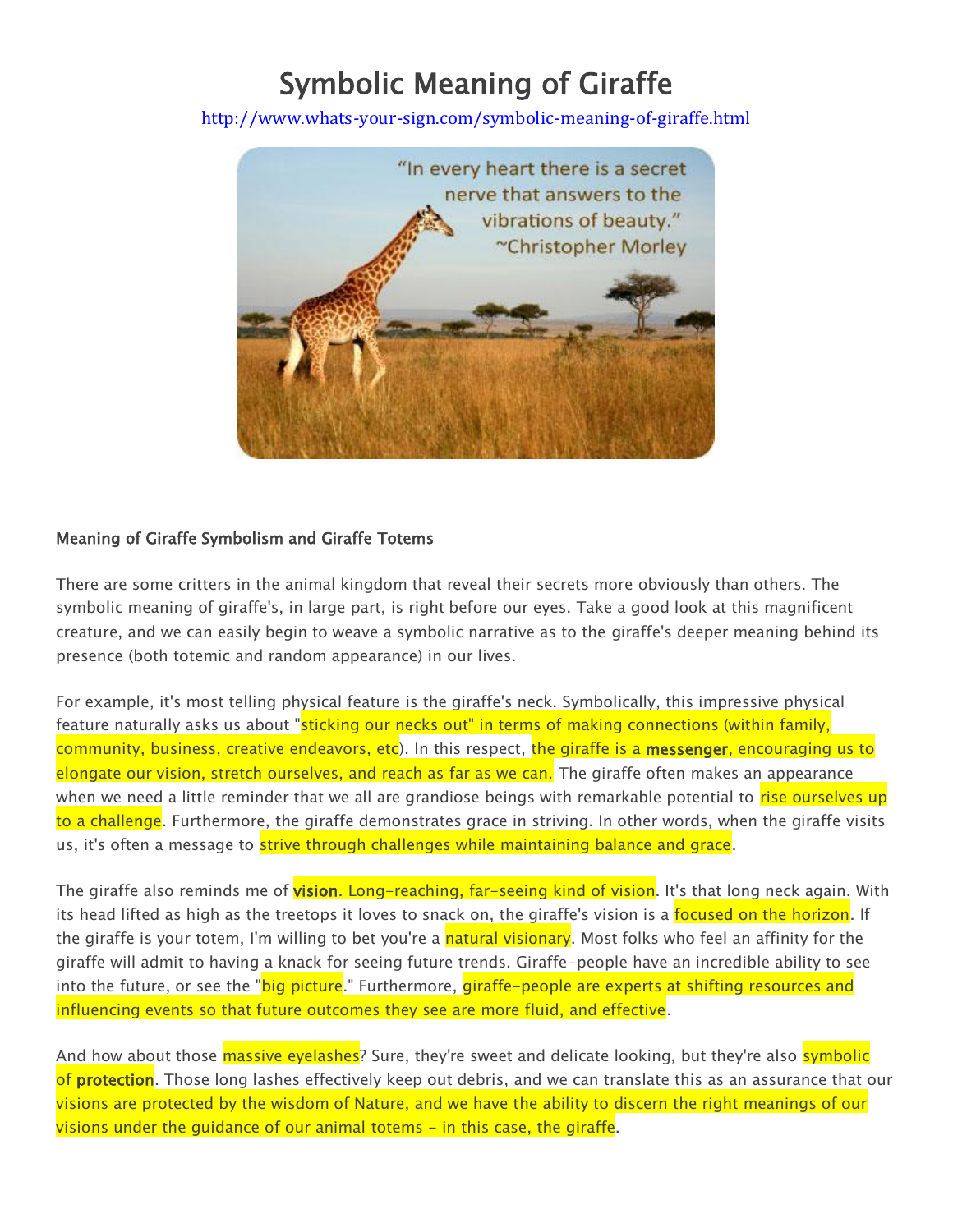Some keywords to consider while contemplating the symbolic meaning of giraffe...

## Symbolic Meanings for the Giraffe

- **Vision**
- Beauty
- Mystery
- Patience
- Elegance
- Cleverness
- Intuition
- **Perception**
- Protection
- Discernment
- Cooperation
- **·** Intelligence
- **•** Gracefulness
- **Resourcefulness**
- **Gentleness of Spirit**

If the giraffe is your totem, you not only have a gift of higher perception, you're also very sensitive about the information you see. Giraffe's have a relatively gentle demeanor (unless provoked or during mating), and this is reflected in the person who claims the giraffe as their totem. I find it fascinating the giraffe has not two, but three horns (they're called *ossicones*). The third horn is situated right between and just above its eyes. This is symbolic of the "third eye" which talks aboutintuition, delicate perception, and heightened sensory awareness. Are you the kind of person who easily senses what others are feeling or thinking? Do you often find that vague or obtuse concepts are more clear to you and make more sense to you than most? It's that giraffe energy that enables deeper perception and the ability to combine vision with empathy to gain grand views in life situations.

Conversely, the giraffe can offer higher ground for our vision, and lend us intuitive insight when we feel we're blinded by life's distractions. Call upon the giraffe when you are in need of a higher position with which to analyze the foggy terrain of your life. Also call upon the gentle nature of the giraffe to help you with **gracefulness in action**, patience, and sturdy footing in life's potentially rocky terrain.

The symbolic meaning of giraffe is also tied in with communication. Their necks (in males, especially) are a form of major social status within their herds. The longer, stronger, thicker the neck - the more attractive, and better-established the giraffe is. Translating this feature to symbolic meaning, the neck is a function of not only digesting, but communicating verbally. In this sense, the giraffe asks us if we are being mindful of what we are ingesting - what are we taking in or consuming? Whether it's food, or thoughts, the giraffe makes us aware of what we are taking into our bodies and our energy and helps us discern healthier choices for ourselves. As far as communication goes, the giraffe encourages us to make our words count. If you have problems with communicating effectively, consider the powerful neck of the giraffe, and place that strength in your own ability to be strong with your voice, be effective in your words - in this way, your conveyances (with the giraffe's help) will be far-reaching and make a difference in the world.